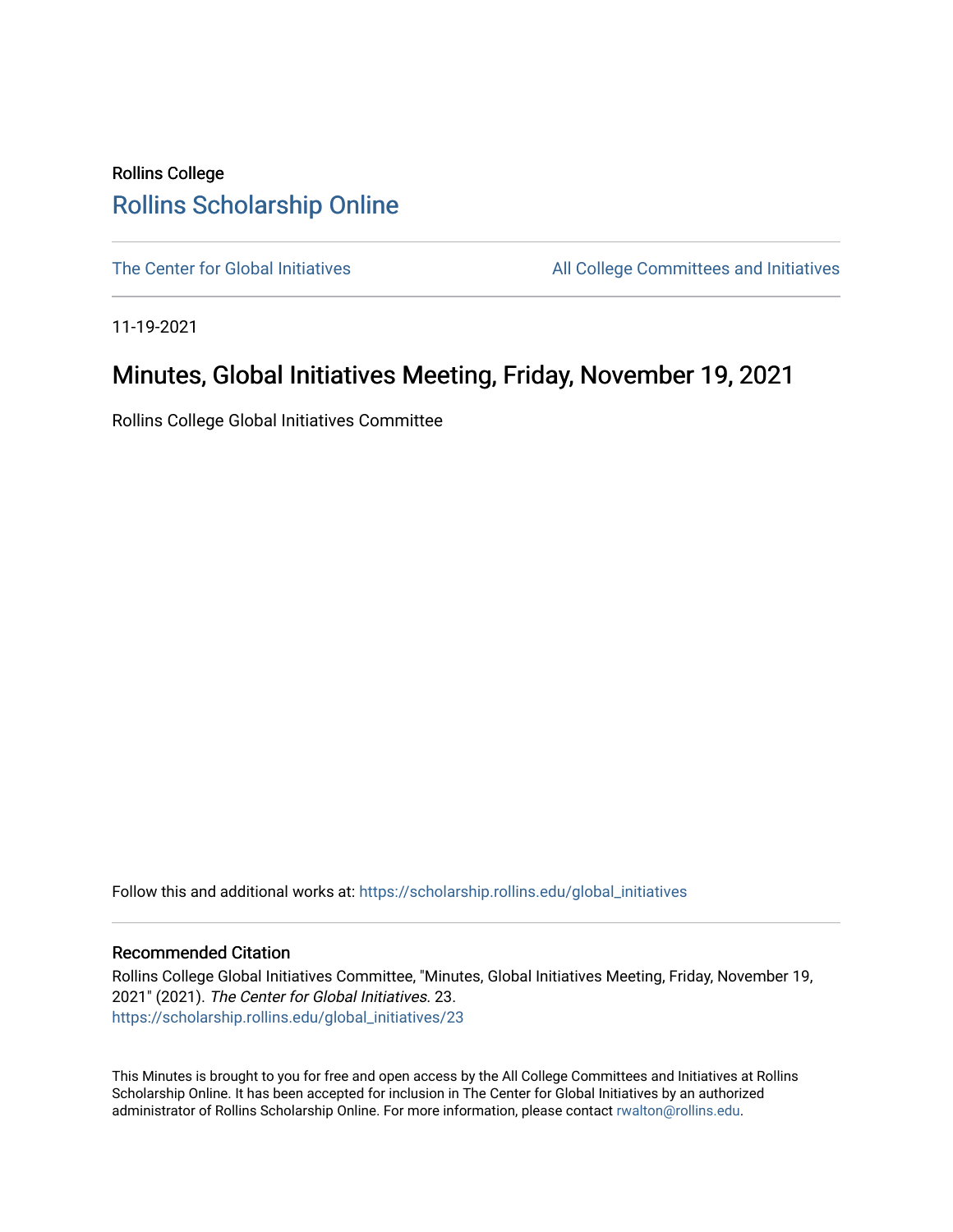Global Initiatives Meeting Minutes November 19, 2021

In attendance: Jenifer Ruby, Blake Robinson, Dan Flick, Emily Nodine, Fiona Bown, Doragnes Bradshaw, Astha Sen, Jim Johnson, Giselda Beaudin, Ed Bustos

Guests: Rebecca Powell, Brian Barilone

- Approval of October meeting minutes (attached)
	- o Jenifer motion to approve. Giselda second.
	- o Minutes approved.
- Update on plan to promote the Path to Global Citizenship using Peer Mentors
	- o Fiona shared with Aspen Fox and she shared with all peer mentors
	- $\circ$  Encouraged a global event for the final peer mentor event and some peer mentors have chosen to do international education week events
	- $\circ$  Also shared with Juan Franco who shared with all RAs and encouraged global events in the Residence Halls
	- $\circ$  Giselda will also speak with Aspen and Juan and Ashley in the summer about how best to promote study abroad and global learning through the RCC program
- Update from CLA/Holt study abroad sub-committee: discussion on curricular and co-curricular mechanisms for increasing global engagement
	- o Had a rich discussion of possible mechanisms
	- $\circ$  Decided that current range of strategies for increased outreach and engagement are sufficient for now based on the current participation rates
- Update on call for Faculty Coordinator for Global Initiatives
	- o Provost Singer asked Giselda and Jim to develop a new process
	- o Wrote position description and criteria
	- o Nominations will come to the Provost
	- $\circ$  Selection committee made up of standing members of the Global Initiatives Committee and the outgoing Faculty Coordinator for Global Initiatives
	- o See attached document
	- $\circ$  Call will be going out in December for 1/31 deadline: please consider applying and/or help spread the word
- Discussion of international student enrollments and determine recommendations (if any)
	- o Ed Bustos report from CLA:
		- Significant increase in international student applications between 2020 and 2021 – largest number of international applications ever.
		- May be impacted by having no admissions fee any longer  $-$  second year of having no fee (previously was \$50)
		- Switched to being need-aware for international students in 2019 many institutions do this. Making sure students can afford to be here for the full degree.
		- Goal was always to be 10% or higher in CLA made that in 2019 but was 6% in 2020 and 7.7% in 2021.
		- So far things look good this year aiming for a total population of 9% or higher
		- May reinstitute an application fee for international students if needed since some applications being submitted are not serious applications: works better in the domestic context than in the international context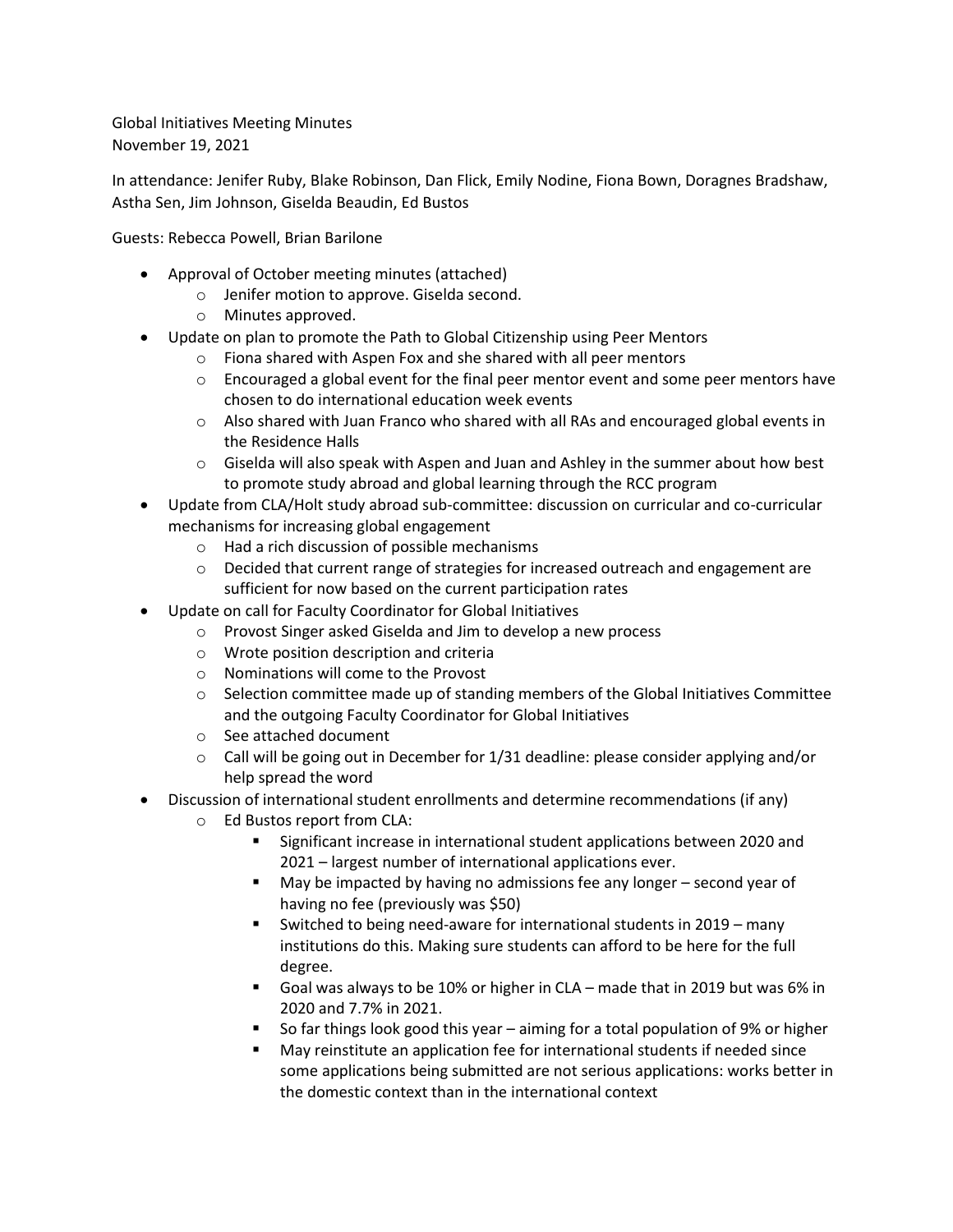- Percentages are overall but don't include US citizens from abroad
- Rollins is becoming more expensive which is a challenge for international recruitment
- o Rebecca Powell (Crummer):
	- Spring 2022: currently have 4 EAMBAs
	- Fall 2021: 11 EAMBA, 2 Executive MBA, and 2 for the doctoral program
	- Spring 2021: 4 EAMBAs
- o Brian Barilone (Holt):
	- Don't actively recruit International Students
	- Biggest feeders are community colleges for both domestic and international
	- Meet with international student groups at Valencia and Seminole
	- Some international applicants find their way to our graduate programs either on their own or through Ed and Brandy
	- Aim for 15-20 international students annually (across all three starts during the year and across both undergraduate and graduate)
	- Last year Valencia and Seminole were completely virtual so couldn't recruit at all
	- Seems like they are coming back to normal numbers for spring
- o Jenifer Ruby:
	- If you include U.S. students from abroad, this year we are at 11% overall, 11% for Crummer and 12% for CLA
	- Top sending countries: Brazil, Germany, UK, Spain and Colombia
	- Lots of Brazilian students come to Rollins from Valencia. Many Brazilians have homes in Central FL.
- $\circ$  Crummer and Holt also get some international students into their graduate programs from CLA
- o Fluctuation in top sending countries is normal year-to-year
- $\circ$  Jenifer's team created some great social media graphics sharing the fall numbers
- o 40% of international students are studying business
- o Alfond scholars: currently only 1 Latinx student
	- At least one international student has to receive an Alfond each year
	- Demographics of Alfonds do fluctuate
	- Also not all Alfond scholars accept the offer to come to Rollins so some international students from Latin-America have declined the offer in the past couple years
- $\circ$  Currently CLA target is 10% reach goal would be 12% and extreme reach would be 15%
- $\circ$  Big challenge is that we don't have the right majors don't have Finance, Marketing, Engineering, etc.
- $\circ$  Division 2 for sports helps with international recruitment and International Admissions has good partnerships with coaches
- $\circ$  Rising costs are a concern we do provide need-based aid but only up to about 50% so there are still substantial costs. We do have some good scholarships as well but there are additional costs.
- $\circ$  During budget cuts in 2020, the International Student and Scholar office lost a position and went from three staff to only two staff
	- Jenifer doesn't see staff coming back anytime soon
	- They are looking at case management software instead, which would, once set up, reduce workload